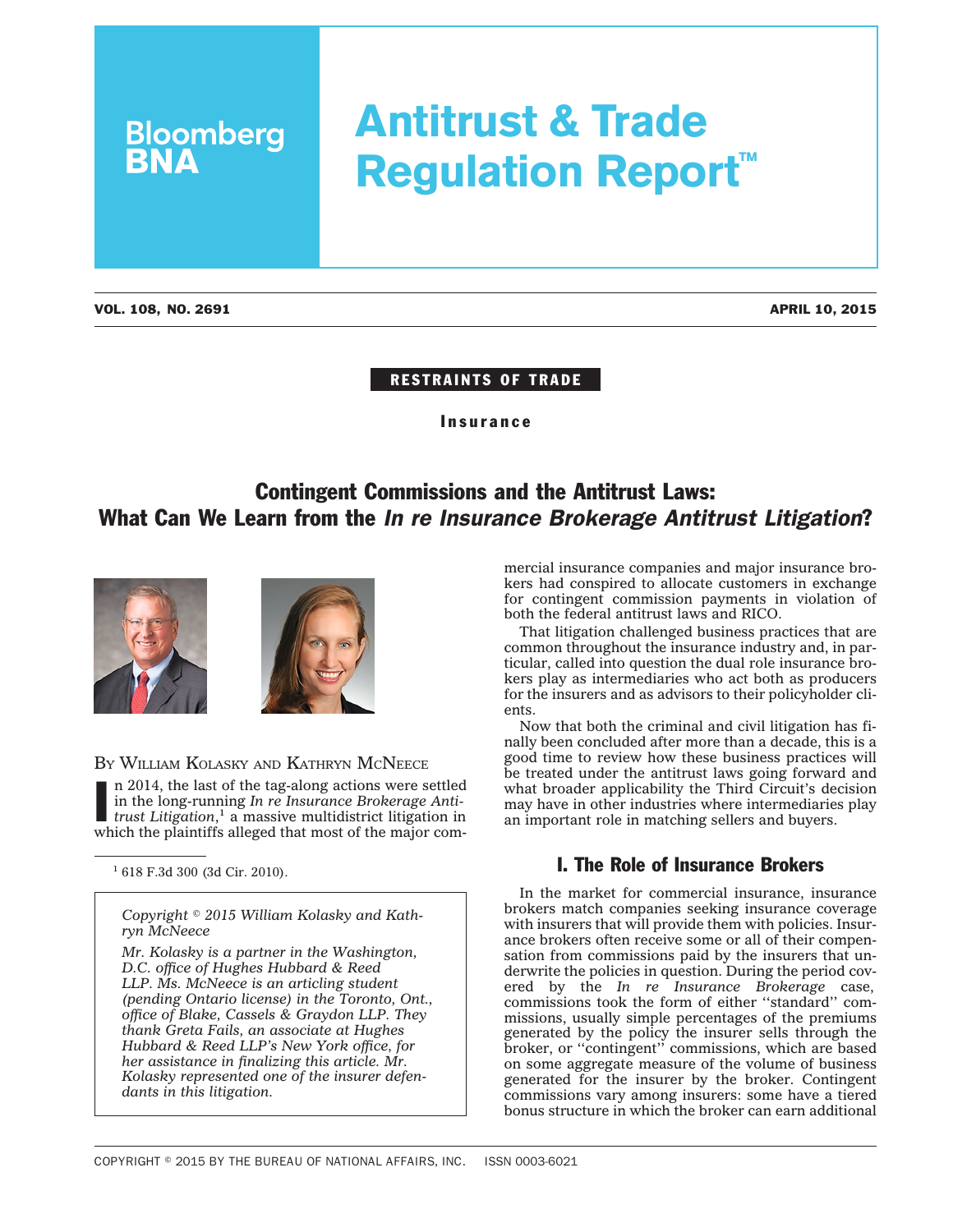compensation by reaching certain volume thresholds; some offer bonuses based on retention of renewal business; some base commissions on the percent increase in the book of business or in the amount of profits generated by the book of business placed with the insurer by the broker over a certain period of time; and some combine multiple criteria.

Standard commissions are widely accepted in the insurance industry (and indeed were not challenged in the *In re Insurance Brokerage* litigation), but contingent commissions have been criticized for creating a conflict of interest for brokers. Unlike insurance agents, who owe fiduciary duties to insurance companies, insurance brokers are agents of the policyholder. Since contingent commissions to the broker are based on the profitability or value of a book of business to the insurer, some worry that the incentive structure results in insurance companies competing with each other on the attractiveness of their contingent commissions to the broker, rather than solely on the attractiveness of their policies to the policyholder. Critics such as Daniel Schwarcz argue that these incentives introduce inefficiency into the insurance markets, even where their existence is disclosed to sophisticated insurance buyers.<sup>2</sup> In particular, Schwarcz notes that buyers using intermediaries have a limited capacity to assess the insurers' strengths and weaknesses, that intermediaries can discriminate among buyers and take advantage of those who are less sophisticated, and that the relationship of trust between buyer and intermediary leads buyers not to scrutinize the advice they receive from the broker.<sup>3</sup> In the *In re Insurance Brokerage* litigation, plaintiffs alleged that the defendant brokers manipulated relationships in just this way to steer business to preferred insurers improperly.

Defenders of the practice of contingent commissions argue that contingent commissions do not necessarily create a conflict of interest for insurance brokers. In their view, the different structures of contingent commission agreements provide incentives that—in some cases—are diametrically opposed to each other: ''For example, incentives created by an agreement that required an incumbent insurer to pay if it retained a given percentage of its business would conflict with incentives created by an agreement with another insurer that rewarded growth in new business.''4 In a leading article on the economics of insurance intermediaries, Cummins and Doherty argue that profit-based contingent commissions, for example, align the interests of brokers and insurers such that they can share information about the risk of prospective policyholders and make markets more efficient by alleviating adverse selection.<sup>5</sup> The increased confidence insurers will have regarding estimated risk will lead to more aggressive bidding by insurers for policyholders' business. In this way, contingent commissions actually stimulate competition in insurance markets. Those who take this view of contingent commissions argue that a robust disclosure regime informing potential policyholders of contingent commissions and ''preferred provider'' schemes is all that is needed to alleviate the risk of anticompetitive behavior within the framework of the insurance markets.

The *In re Insurance Brokerage* litigation represents the ultimate legal clash between those views. In order to properly contextualize the Third Circuit's decision in that case, it is necessary first to review the recent history of legal attacks on contingent commissions generally.

## II. Eliot Spitzer's Attack on Contingent **Commissions**

In the late 1990s and early 2000s, the largest insurance broker, Marsh & McClennan Companies (''Marsh''), began entering into ''Placement Service Agreements'' (''PSAs'') with insurers that entitled Marsh to additional payments if it directed a certain volume of business to an insurer, regardless of the profitability of that business."<sup>6</sup> In early 2004, two letters urging investigation into these types of contingent commissions spurred then-Attorney General of New York Eliot Spitzer to begin an investigation of contingent commissions paid to property and casualty insurance brokers. By May of that year, Mr. Spitzer had expanded his investigation to include insurance companies, and by the fall, the investigation had uncovered emails suggesting Marsh had conspired with certain insurers to rig bids by obtaining false quotes.7

Relying on these emails, Mr. Spitzer filed a complaint (the ''Marsh Complaint'') against Marsh on October 14, 2004, alleging both that Marsh had orchestrated a bidrigging scheme to steer its clients to the insurers that would pay it the largest contingent commissions and that Marsh conspired with insurance companies to restrain trade by providing its clients with false bids, allocating the opportunity to sell insurance to its clients, and creating a scheme to pay itself for implementing the conspiracy.<sup>8</sup>

<sup>2</sup> Daniel Schwarcz, *Beyond Disclosure: The Case for Banning Contingent Commissions*, 25 YALE L. & POL'Y REV. 289, 295

<sup>(2007).</sup> <sup>3</sup> *Id.* at 294. <sup>4</sup> Brief of Appellees at 5–6, *In re Ins. Brokerage Antitrust Litig.*, 618 F.3d 300 (3d Cir. 2010) (No. 07-4046), 2008 WL 4005068 at \*5–6.

<sup>5</sup> *See* J. David Cummins & Neil A. Doherty, *The Economics* of Insurance Intermediaries, 73 J. R<sub>ISK</sub> & I<sub>NS</sub>. 359 (2006), *available* at http://papers.ssrn.com/sol3/papers.cfm?abstract *able at* [http://papers.ssrn.com/sol3/papers.cfm?abstract\\_](http://papers.ssrn.com/sol3/papers.cfm?abstract_id=928728)

<sup>&</sup>lt;sup>6</sup> Sean M. Fitzpatrick, *The Small Laws: Eliot Spitzer and the Way to Insurance Market Reform*, 74 FORDHAM L. REV. 3041,

<sup>3044 (2006).</sup> <sup>7</sup> *Id.* at 3045–46. <sup>8</sup> Complaint ¶¶ 43–74, 80–83, *State v. Marsh & McLennan Cos.,* No. 04-403342 (N.Y. Sup. Ct. Oct. 14, 2004). The complaint also alleged fraud and violations of New York state security laws. *Id*. ¶¶ 79, 84–85.

To request permission to reuse or share this document, please contact permissions@bna.com. In your request, be sure to include the following information: (1) your name, company, mailing address, email and telephone number; (2) name of the document and/or a link to the document PDF; (3) reason for request (what you want to do with the document); and (4) the approximate number of copies to be made or URL address (if posting to a website).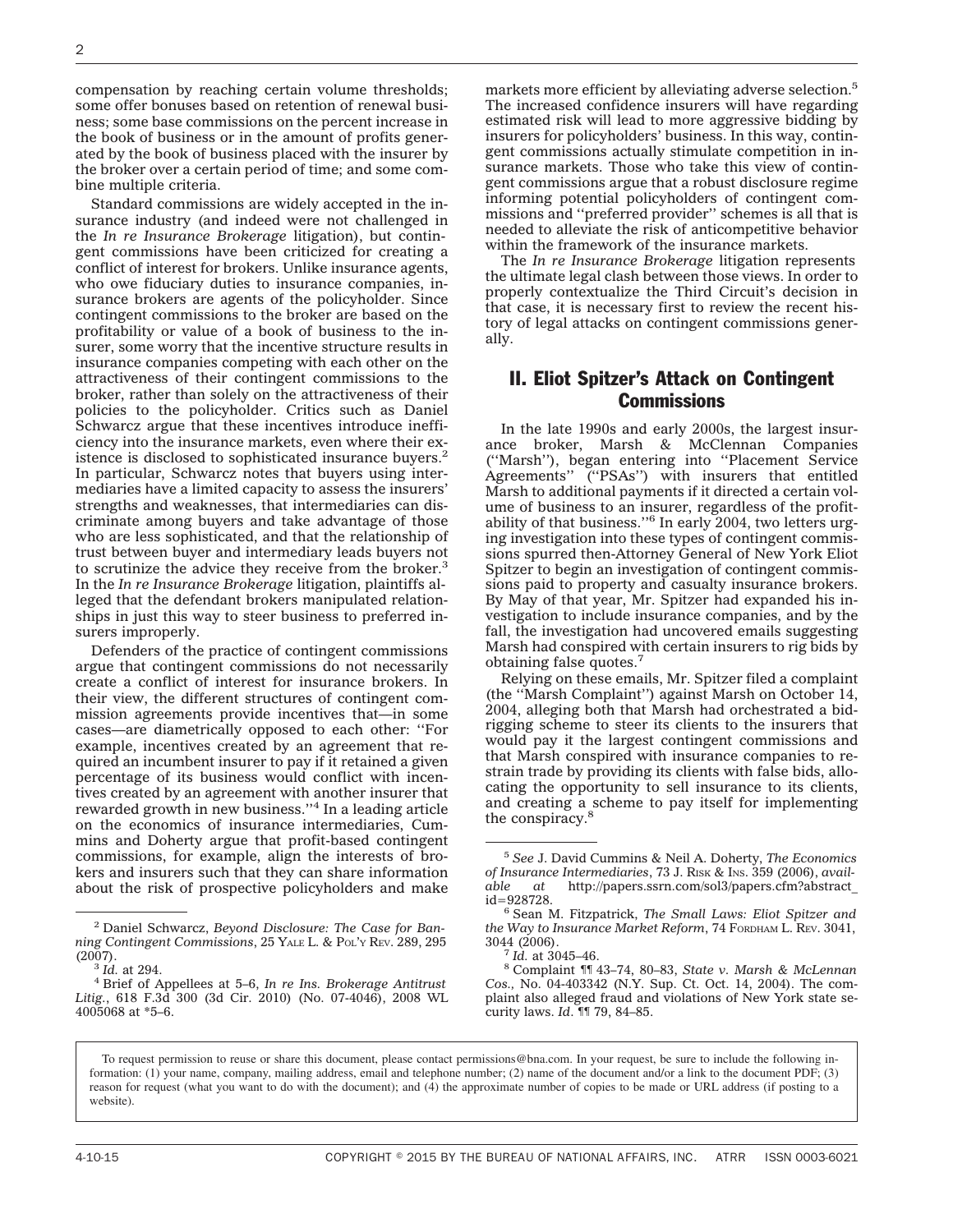Attorney General Spitzer's efforts to eliminate contingent commission payments to the largest brokers were initially successful. Almost immediately after the Marsh Complaint was filed, Marsh, Aon Corporation (''Aon''), Willis Group Holdings Limited (''Willis''), and other large brokers announced that they would stop accepting contingent commissions.9 In January 2005, Marsh agreed to settle the Spitzer lawsuit and a related suit by the New York Department of Insurance for \$850 million.<sup>10</sup> In March 2005, Spitzer filed a lawsuit against Aon and (along with the attorneys general of Connecticut and Illinois) announced a \$190 million settlement with that firm.<sup>11</sup> In April, Willis, the third largest insurance broker, agreed to settle for \$50 million.12 As part of these settlements, each broker agreed it would no longer accept contingent commissions.<sup>13</sup>

Attorney General Spitzer's efforts to attack bid rigging and contingent commissions were not limited to civil actions against brokers. The same day the Attorney General's office filed its civil complaint against Marsh, two AIG insurance executives pleaded guilty to criminal charges of rigging bids with  $Marsh.<sup>14</sup>$  In the wake of Spitzer's lawsuit, dozens of brokers and insurance company employees pleaded guilty to criminal antitrust charges, while dozens more resigned, including Marsh's chairman and CEO, Jeffrey Greenberg.<sup>15</sup>

Despite these early successes, the Attorney General's gains from attacking contingent commissions as anticompetitive or otherwise illegal quickly eroded.16 In

[insu.html.](http://www.nytimes.com/2005/01/31/business/31cnd-insu.html) <sup>11</sup> *See* Joseph B. Treaster, *Aon Will Pay \$190 Million to Settle Complaints on Bids*, N.Y. TIMES, Mar. 5, 2005, *available at* [http://www.nytimes.com/2005/03/05/business/05insure.html.](http://www.nytimes.com/2005/03/05/business/05insure.html)

<sup>12</sup> The Associated Press, *Insurance Broker Settling Inquiry for \$50 Million*, N.Y. TIMES, Apr. 9, 2005, *available at* [http://](http://www.nytimes.com/2005/04/09/business/09willis.html)

<sup>13</sup> See Agreement Between the Attorney General of the State of New York and the Superintendent of Insurance of the State of New York, and Marsh & McLennan Companies, Inc., Marsh Inc. and their subsidiaries and affiliates (collectively ''Marsh'') ¶ 10 (Jan. 30, 2005), [http://www.dfs.ny.gov/](http://www.dfs.ny.gov/insurance/dept_inv/oag050130.pdf) [insurance/dept\\_inv/oag050130.pdf;](http://www.dfs.ny.gov/insurance/dept_inv/oag050130.pdf) Agreement Among the Attorney General of the State of New York, the Superintendent of Insurance of the State of New York, the Attorney General of the State of Connecticut, the Illinois Attorney General, the Director of the Division of Insurance, Illinois Department of Financial and Professional Regulation, and Aon Corporation and its subsidiaries and affiliates (collectively ''Aon'') ¶ 10 (Mar. 4, 2005), [http://www.ag.ny.gov/sites/default/files/press-releases/](http://www.ag.ny.gov/sites/default/files/press-releases/archived/aonsettlement.pdf) [archived/aonsettlement.pdf;](http://www.ag.ny.gov/sites/default/files/press-releases/archived/aonsettlement.pdf) Assurance of Discontinuance Pursuant to Executive Law § 63(15), at ¶ 9, *In the Matter of Willis Group Holdings Ltd.* (Apr. 7, 2005), [http://www.dfs.ny.gov/](http://www.dfs.ny.gov/insurance/dept_inv/oag0504072.pdf)

<sup>14</sup> See Joseph B. Treaster, *Broker Accused of Rigging Bids for Insurance*, N.Y. TIMES, Oct. 15, 2004, *available at* [http://](http://www.nytimes.com/2004/10/15/business/15insure.html)

<sup>15</sup> See, e.g., Joseph B. Treaster, *Insurance Chief Quits in Inquiry Led by Spitzer*, N.Y. TIMES, Oct. 26, 2004, *available at*

<sup>16</sup> Spitzer himself seemed conflicted about whether contingent commissions were problematic on their own or only in conjunction with bid rigging or other questionable practices. While he frequently referred to the payment of contingent commissions as ''kickbacks,'' he indicated on more than one occasion that they may be appropriate in some parts of the in-

September 2007, the Appellate Division of the First Department in New York dismissed four causes of action based on a failure to disclose the existence of a contingent commission agreement by holding that gent commission agreement by holding that ''[c]ontingent commission agreements between brokers and insurers are not illegal, and, in the absence of a special relationship between the parties, defendant[s] ha[ve] no duty to disclose the existence of [a] contingent commission agreement.''17 In February 2008, two former Marsh managing directors who had declined to plead guilty with their colleagues were convicted on only a single charge of restraining trade contrary to New York state antitrust law and acquitted of the remaining charges. In the summer of 2009, however, the judge overturned both men's convictions because the prosecutor had failed to disclose documents containing evidence that undermined the court's confidence in the verdict.<sup>18</sup> The decision to throw out the conviction was not appealed.<sup>19</sup> The judge subsequently vacated the convictions of those individuals who had previously pleaded guilty to similar charges.20

Though at the time of Attorney General Spitzer's lawsuit against Marsh widespread changes in the operation of the insurance industry due to increased regulation also seemed inevitable, state legislative and regulatory reactions to contingent commissions have been mild. While the 2005 settlements signed by Marsh, Aon, and Willis banned those three largest insurance brokers from accepting contingent commissions, by 2010, the New York State Insurance Department had decided to lift the ban in favor of a consistently applied regime of disclosure standards. $21$  At that time, large insurance brokers signaled that they would voluntarily refrain from accepting contingent commissions, $^{22}$  but by 2013 the insurance industry had by and large returned to its pre-2005 practices, suggesting that the Attorney Gener-

[general-eliot-spitzer-on-contingent-commissions.](http://www.pianet.com/news/press-releases/2005/pia-national-encouraged-by-remarks-made-by-ny-attorney-general-eliot-spitzer-on-contingent-commissions)<br><sup>17</sup> *Hersch v. DeWitt Stern Grp., Inc.*, 43 A.D.3d 644, 645 (N.Y. App. Div. 2007) (internal citations omitted).

<sup>18</sup> Reuters, Bid-Rigging Convictions Overturned, N.Y. TIMES, July 7, 2010, *available at* [http://www.nytimes.com/2010/07/08/](http://www.nytimes.com/2010/07/08/business/08insure.html?_r=0)

 $19$  After their convictions were thrown out, Gilman and Mc-Nenney sued Marsh, alleging they were terminated without cause and demanding payment of their severance packages and other damages. *See* Susanne Craig, *Former Executives Claim Marsh 'Colluded' With Spitzer*, N.Y. TIMES DEALBOOK, June 27, 2011, [http://dealbook.nytimes.com/2011/06/27/former](http://dealbook.nytimes.com/2011/06/27/former-executives-claim-marsh-colluded-with-spitzer/)[executives-claim-marsh-colluded-with-spitzer/.](http://dealbook.nytimes.com/2011/06/27/former-executives-claim-marsh-colluded-with-spitzer/) More recently, Gilman and McNenney filed a defamation suit against Mr. Spitzer for statements he made in an article in Slate Magazine. *See* Jeremy W. Peters, *Spitzer and Slate Face Defamation Lawsuit*, N.Y. TIMES, Aug. 22, 2011, *available at* [http://](http://www.nytimes.com/2011/08/23/business/media/spitzer-and-slate-face-lawsuit-over-column-on-wall-street.html?_r=0) www.nytimes.com/2011/08/23/business/media/spitzer-and-<br>slate-face-lawsuit-over-column-on-wall-street.html? r=0.

<sup>20</sup> See Karen Freifeld, Cuomo Drops Effort Over Marsh Ex*ecutives' Convictions*, BLOOMBERG, Dec. 16, 2010, [http://](http://www.bloomberg.com/news/2010-12-16/cuomo-drops-appeal-to-restore-marsh-mclennan-executives-convictions.html) [www.bloomberg.com/news/2010-12-16/cuomo-drops-appeal-](http://www.bloomberg.com/news/2010-12-16/cuomo-drops-appeal-to-restore-marsh-mclennan-executives-convictions.html)

[to-restore-marsh-mclennan-executives-convictions.html.](http://www.bloomberg.com/news/2010-12-16/cuomo-drops-appeal-to-restore-marsh-mclennan-executives-convictions.html) <sup>21</sup> Andrew G. Simpson, *Large Brokers Freed to Go After Contingent Commissions But Will They?*, INSURANCE JOURNAL, Feb. 17, 2010, *available at* [http://www.insurancejournal.com/](http://www.insurancejournal.com/news/national/2010/02/17/107441.htm) [news/national/2010/02/17/107441.htm.](http://www.insurancejournal.com/news/national/2010/02/17/107441.htm) <sup>22</sup> *Id.*

<sup>9</sup> *See* Schwarcz, *supra* note 3, at 291–92. <sup>10</sup> *See* Joseph B. Treaster & Terence Neilan, *Marsh to Pay* \$850 Million to Settle Charges, N.Y. TIMES, Jan. 31, 2005, avail*able at* [http://www.nytimes.com/2005/01/31/business/31cnd-](http://www.nytimes.com/2005/01/31/business/31cnd-insu.html)

surance industry. *See* Press Release, Nat'l Ass'n of Prof'l Ins. Agents, PIA National Encouraged by Remarks Made by NY Attorney General Eliot Spitzer on Contingent Commissions (Jan. 31, 2005), [http://www.pianet.com/news/press-releases/2005/](http://www.pianet.com/news/press-releases/2005/pia-national-encouraged-by-remarks-made-by-ny-attorney-general-eliot-spitzer-on-contingent-commissions) [pia-national-encouraged-by-remarks-made-by-ny-attorney-](http://www.pianet.com/news/press-releases/2005/pia-national-encouraged-by-remarks-made-by-ny-attorney-general-eliot-spitzer-on-contingent-commissions)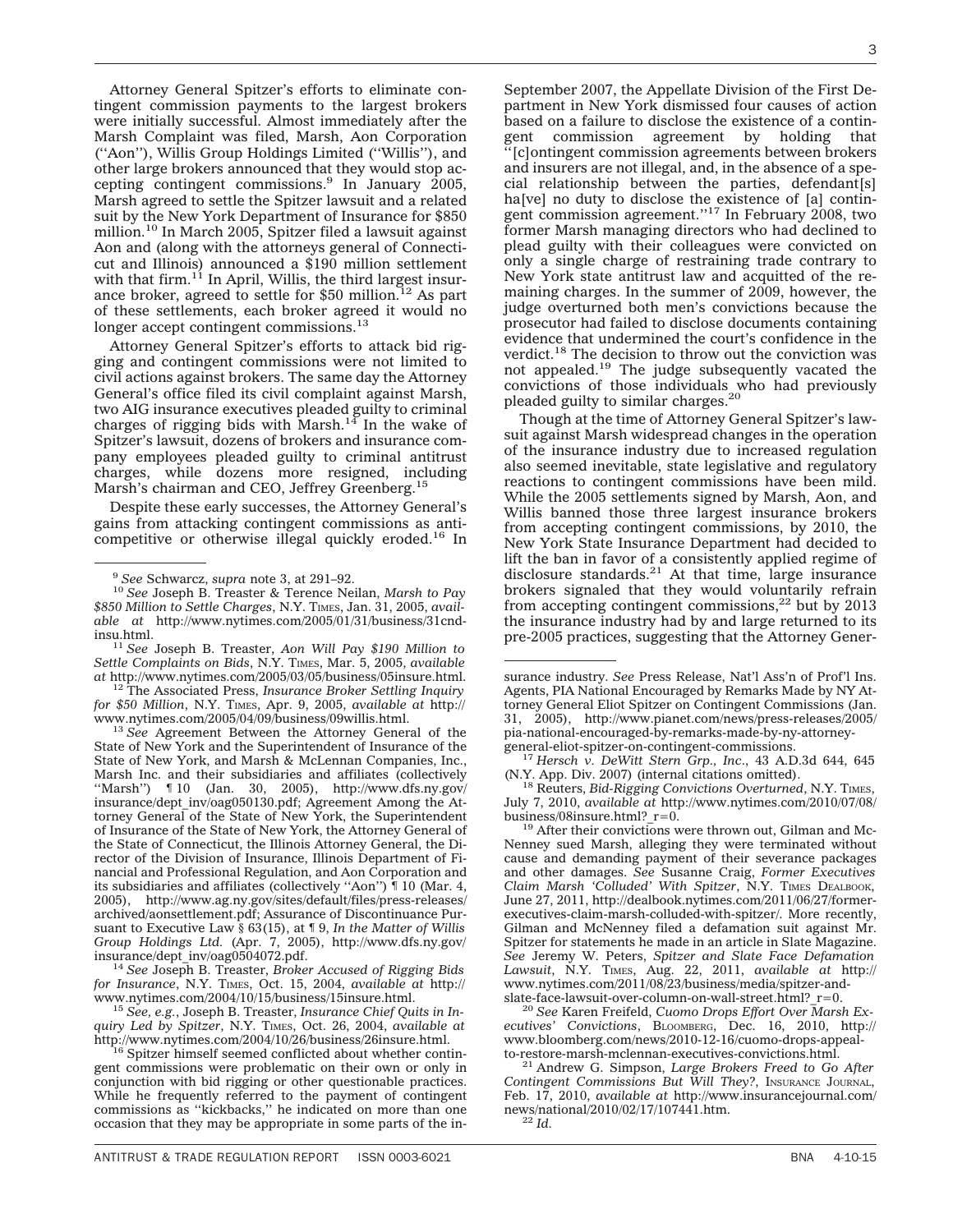al's attack on the insurance industry was, at the end, much ado about very little.<sup>23</sup>

#### III. Ensuing Private Antitrust Actions

In late 2004, as soon as Attorney General Spitzer filed the Marsh Complaint, private litigants began suing brokers and insurers in federal and state courts across the country. Many of the cases were styled as class actions and contained federal antitrust claims as well as RICO and common law claims.<sup>24</sup> The Judicial Panel on Multidistrict Litigation consolidated the majority of civil suits related to the payment of contingent commissions in the United States District Court for the District of New Jersey under the name *In re Insurance Brokerage Antitrust Litigation*. <sup>25</sup> The cases transferred to New Jersey proceeded on two dockets, one for cases arising from commercial property and casualty insurance and the other for cases arising from employee benefit insurance.

In their antitrust claims in those cases, the plaintiffs principally alleged a series of broker-centered ''hub and spoke'' conspiracies, in which each broker allegedly colluded with partner-insurers to steer customers to those preferred insurers in exchange for contingent commission payments. If an insurer refused to pay contingent commissions, it was not eligible for partner status, and could not gain access to that broker's lucrative book of business. The plaintiffs also alleged a global conspiracy wherein, while engaging in their separate "hub and spoke" conspiracies, the "hub" brokers simultaneously agreed not to compete by agreeing not to disclose the contingent commission arrangements of other brokers. The plaintiffs claimed that, as a result of these alleged agreements, they ''paid inflated prices for their insurance coverage and were . . . denied the benefits of a competitive market.''26

After three successive rounds of pleadings, the New Jersey court granted the defendants' motions to dismiss the plaintiffs' complaints with prejudice.<sup>27</sup> District Court Judge Garret E. Brown, Jr. concluded that since Plaintiffs had alleged only *vertical* agreements by brokers to allocate customers to their preferred insurers in exchange for contingent commission payments, they ''face[d] the problem of the 'rimless wheel' – a situation in which various defendants enter into separate agreements with a common defendant, but where the defendants have no connection with one another, other than the common defendant's involvement in each transaction.''28 But, the court explained, while vertical restraints may be challenged under the rule of reason, without agreement among the vertical partners, there is

nothing *per se* unlawful about such relationships.29 The decision was appealed to the Third Circuit, which delivered its opinion in 2010.

#### IV. The Third Circuit's Opinion

This article will review the two lines of argument the Third Circuit considered with regard to contingent commissions. First, it will consider the Third Circuit's treatment of the McCarran-Ferguson Act's insurance exemption to the antitrust laws and its application to contingent commissions. Second, it will then turn to the Third Circuit's treatment of the antitrust law claims and the sufficiency of pleadings under the standard set out in *Bell Atlantic Corp. v. Twombly*. 30

#### A. The McCarran-Ferguson Exemption

The defendant insurance companies argued that regardless of the adequacy of the plaintiffs' pleadings of their antitrust claims, those claims were barred by the McCarran-Ferguson Act, which exempts the ''business of insurance'' from the Sherman Act where it is regulated by state law. The Third Circuit panel disagreed. It found that the alleged misconduct did not fall within the ''business of insurance'' for the purposes of the Act's antitrust exemption. The antitrust claims, therefore, were not barred by the McCarran-Ferguson Act, and analysis of the antitrust pleadings would be dispositive in the case.

The McCarran-Ferguson Act provides that ''[n]o Act of Congress shall be construed to invalidate, impair, or supersede any law enacted by any State for the purpose of regulating the business of insurance,''31 with the exception that ''[n]othing contained in this chapter shall render the said Sherman Act inapplicable to any agreement to boycott, coerce, or intimidate, or act of boycott, coercion, or intimidation.<sup>''32</sup> In practice, the Act provides a statutory antitrust exemption for activities that fit three criteria: (i) they constitute the ''business of insurance," (ii) they are regulated under state law, and (iii) they do not constitute acts of ''boycott, coercion, or intimidation."<sup>33</sup> The panel's analysis focused exclu-

<sup>23</sup> Alistair Gray, *Insurers' contingent commissions attacked*, THE FINANCIAL TIMES, Jan. 13, 2013, *available at* [http://](http://www.ft.com/intl/cms/s/0/bb834a80-5c42-11e2-ab38-00144feab49a.html#axzz2pct7GNJ3) [www.ft.com/intl/cms/s/0/bb834a80-5c42-11e2-ab38-](http://www.ft.com/intl/cms/s/0/bb834a80-5c42-11e2-ab38-00144feab49a.html#axzz2pct7GNJ3)00144feab49a.html#axzz2pct7GNJ3.

<sup>&</sup>lt;sup>24</sup> Many copied liberally from the Marsh Complaint.<br><sup>25</sup> Fifty-one suits were eventually transferred to the District of New Jersey.

<sup>&</sup>lt;sup>26</sup> *In re Ins. Brokerage Antitrust Litig.*, 618 F.3d at 308. <sup>27</sup> The plaintiffs were given two opportunities to re-plead and to submit additional detailed factual allegations to support their claims. *See* Memorandum Opinion at 2–6, ECF No. 1298, *In re Ins. Brokerage Antitrust Litig.*, MDL No. 1663, Civ. No.

<sup>&</sup>lt;sup>28</sup> See Memorandum Opinion, *supra* note 28, at 33–34.

<sup>29</sup> *Id*. at 29–30 (''Plaintiffs have not established a plausible scheme for the first part of the alleged conspiracy, namely, the consolidation of the Broker Defendants' business with a few preferred partner insurers. Plaintiffs have not set forth facts to support the theory that the Insurer Defendants agreed with each other, either expressly or impliedly, to pay the Broker Defendants contingent commissions in order to receive the benefit of lessened competition by some discernable method. Plaintiffs' explanation of this purported conspiracy has not significantly changed since the Court initially dismissed the First Amended Complaints. The allocation of premium volume in exchange for contingent commission payments consists of a vertical relationship among the Broker Defendants and the Insurer Defendants.''). Vertical agreements between entities operating at different levels of a distribution chain, such as an insurer and a broker, are not *per se* illegal under the Sherman Act, but are subject to rule of reason analysis. *See Leegin Creative Leather Prods., Inc. v. PSKS, Inc*., 551 U.S. 877, 907 (2007) (vertical price restraints); *Cont'l T.V*.*, Inc. v. GTE Sylvania, Inc.*, 433 U.S. 36, 59 (1977) (vertical non-price restraints). <sup>30</sup> 550 U.S. 544 (2007). <sup>31</sup> 15 U.S.C. § 1012(b) (2013). <sup>32</sup> *Id.* § 1013(b). <sup>33</sup> *In re Ins. Brokerage Antitrust Litig.*, 618 F.3d at 351

<sup>(</sup>*quoting Ticor Title Ins. Co. v. FTC*, 998 F.2d 1129, 1133 (3d Cir. 1993)).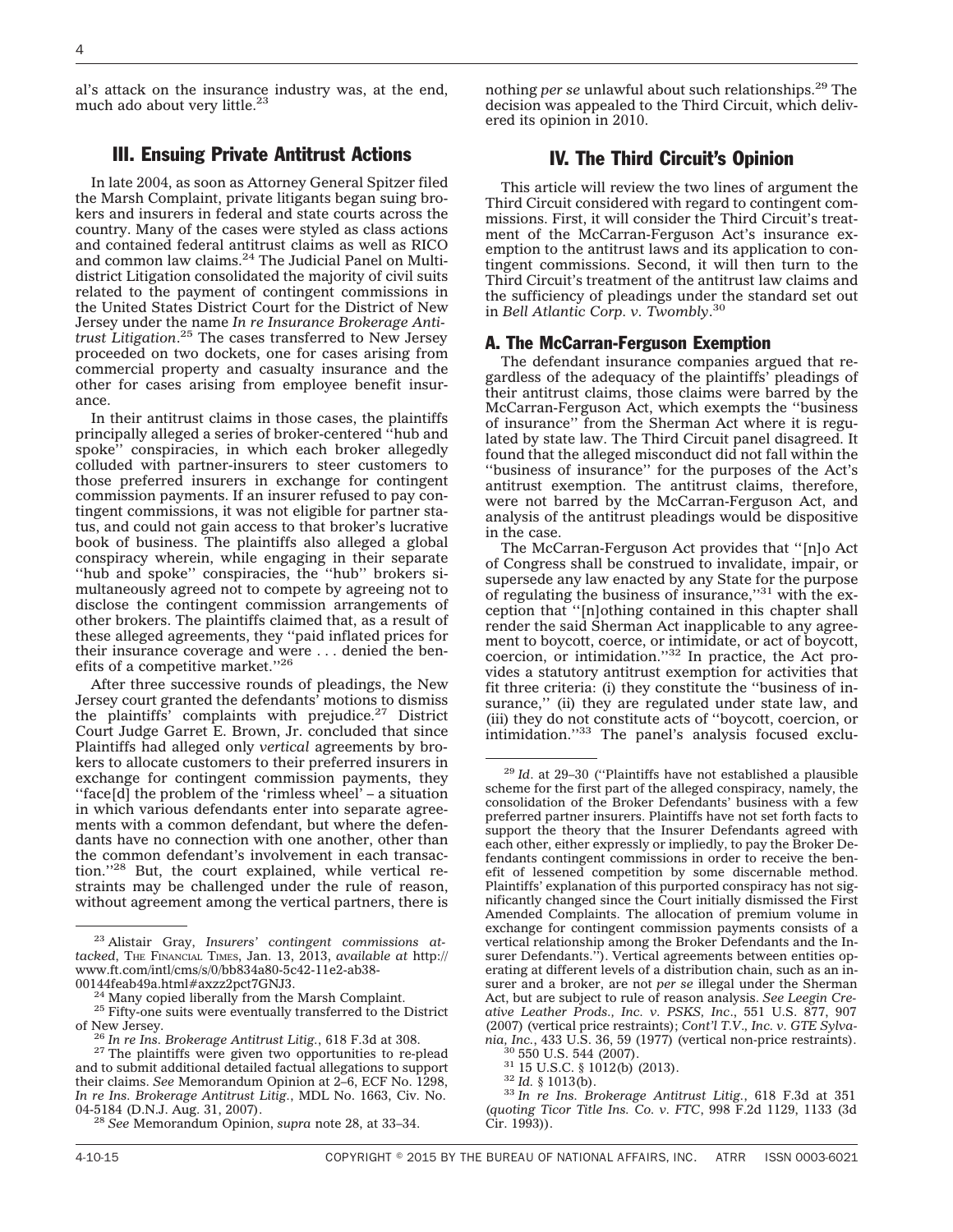sively on the first criterion, and looked primarily to three earlier cases to define ''the business of insurance'' for these purposes: *Group Life & Health Insurance Co. v. Royal Drug Co.*, <sup>34</sup> *Union Labor Life Insurance Co. v. Pireno*, <sup>35</sup> and *Owens v. Aetna Life & Casualty Co.*<sup>36</sup>

In *Royal Drug*, independent pharmacies challenged a Blue Cross ''participating pharmacies'' plan, which allowed insured persons to purchase discounted prescriptions from participating pharmacies while policyholders who went to non-participating pharmacies had to pay retail price. In ruling for the plaintiffs, the Supreme Court cautioned that an overly expansive interpretation of ''the business of insurance'' risked bringing all activities of insurance companies within the antitrust exemption, a result that it found would be ''plainly contrary'' to the statutory language.37 In *Pireno*, the Supreme Court extended the *Royal Drug* analysis to name three criteria that must be met for activity to come within the ''business of insurance'' for purposes of the McCarran-Ferguson Act: ''*first*, whether the practice has the effect of transferring or spreading a policyholder's risk; *second*, whether the practice is an integral part of the policy relationship between the insurer and the insured; and *third*, whether the practice is limited to entities within the insurance industry."38

The Third Circuit considered these precedents along with *Owens*, a Third Circuit case, in determining how to characterize the defendants' conduct.39 The panel found that the second and third *Pireno* criteria were clearly met: the alleged agreement was an integral part of the policy relationship between the insurer and the insured ''insofar as it would affect the insurers from which a prospective purchaser could obtain coverage,"<sup>40</sup> and all of the parties were clearly entities within the insurance industry. However, the panel held that the alleged conduct did not meet the first *Pireno* factor because the alleged agreement did not have the effect of transferring or spreading policyholders' risk: the agreement involved ''not *whether* or *to what extent* a prospective insurance purchaser would transfer its risk to an insurer, but merely to *which* insurer that risk<br>would be transferred.''<sup>41</sup> In addition, the court concluded that the alleged misconduct did not fall into any of the categories of the business of insurance named in *Owens*. Although the conduct involved what *Owens* described as ''accepting or rejecting coverages tendered by brokers,'' the panel understood *Owens* to be referring to discrimination between the types of policies tendered, not a simple division of the market. $42$  Therefore, the court concluded, the defendants' conduct did not constitute the business of insurance for the purposes of

the antitrust exemption in the McCarran-Ferguson Act, and the Act did not bar the plaintiffs' antitrust claims.

Since 2010, one case has analyzed the Third Circuit's McCarran-Ferguson Act conclusions. In June 2014, the Northern District of Alabama adopted the Third Circuit's reasoning in a factually analogous case: *In re Blue Cross Blue Shield Antitrust Litigation*. <sup>43</sup> In *Blue Cross*, provider and subscriber plaintiffs alleged that the defendant Blue Cross/Blue Shield plans engaged in a conspiracy to horizontally allocate geographic markets by agreeing to carve the United States into ''service areas'' in which only one plan was permitted to sell health insurance to subscribers and contract with providers.<sup>44</sup> The court analogized the defendant plans' alleged conduct to the defendant insurance companies' alleged conduct in the *Insurance Brokerage* litigation and found that the defendant plans' alleged conduct was "similarly unrelated to the spreading of risk."<sup>45</sup> The court therefore concluded that the alleged conduct did not constitute the ''business of insurance,'' but rather involved the ''business of insurance companies,'' and that the McCarran-Ferguson Act did not bar the plaintiffs' claims.<sup>46</sup>

#### B. The Court's Antitrust Analysis

Having disposed of the McCarran-Ferguson issue, the Third Circuit began its analysis of the plaintiffs' antitrust claims by reviewing the legal standards applicable to antitrust claims. In the consolidated class action complaints, the plaintiffs had pleaded only *per se* violations of antitrust laws, meaning that in order to prevail on a motion to dismiss they would need to show the existence of a horizontal agreement among partner insurers.47 The panel applied the *Twombly* standard, which requires a complaint to allege enough facts to ''state a claim for relief that is plausible on its face,'' in order to defeat a motion to dismiss under Federal Rule of Civil Procedure  $12(b)(6)$ .<sup>48</sup> Just as the Supreme Court had done in *Twombly*, the panel held that in order to state a claim for relief based on a *per se* violation of Section 1, a plaintiff must allege sufficient facts to plausibly imply a horizontal agreement among insurers, not simply a series of parallel vertical agreements between each individual insurer and a single broker that they may have entered into for their own independent business interests.<sup>49</sup> To meet this requirement, the plaintiffs were required to have alleged either direct evidence of an agreement or to have alleged facts to show that parallel vertical agreements would have been contrary to the business interests of each insurer absent an<br>agreement among the insurers.<sup>50</sup>

The Third Circuit then examined the facts plaintiffs had alleged to meet this requirement and to show that the ''spokes'' in their alleged hub-and-spoke conspiracies were, in fact, connected.<sup>51</sup> The plaintiffs argued, first, that the essential nature of contingent commission

<sup>&</sup>lt;sup>34</sup> 440 U.S. 205 (1979).<br><sup>35</sup> 458 U.S. 119 (1982).<br><sup>36</sup> 654 F.2d 218 (3d Cir. 1981).<br><sup>37</sup> 440 U.S. at 217.<br><sup>38</sup> 458 U.S. at 129.<br><sup>39</sup> *Owens* named several activities that fall within the "business of insurance'' due to their relationship to risk-spreading or the contract between insurer and insured: preparing and filing a rating schedule, deciding on rating classification differences between individual policies and group marketing plans, authorizing agents to solicit policies, and accepting or rejecting coverage tendered by brokers. 654 F.2d at 225–26. <sup>40</sup> *In re Ins. Brokerage Antitrust Litig.*, 618 F.3d at 356. <sup>41</sup> *Id.* at 357. <sup>42</sup> *Id.* at 358.

<sup>43</sup> MDL No. 2406, Civ. No. 2:13-CV-20000-RDP, 2014 WL

<sup>&</sup>lt;sup>44</sup> 2014 WL 2767360, at \*1.<br>
<sup>45</sup> Id. at \*13.<br>
<sup>46</sup> Id. at \*10.<br>
<sup>47</sup> In re Ins. Brokerage Antitrust Litig., 618 F.3d at 318.<br>
<sup>47</sup> In the Islam Blue Antitrust Litig., 618 F.3d at 318.<br>
<sup>49</sup> Id. at 321.<br>
<sup>50</sup> Id. at 323.